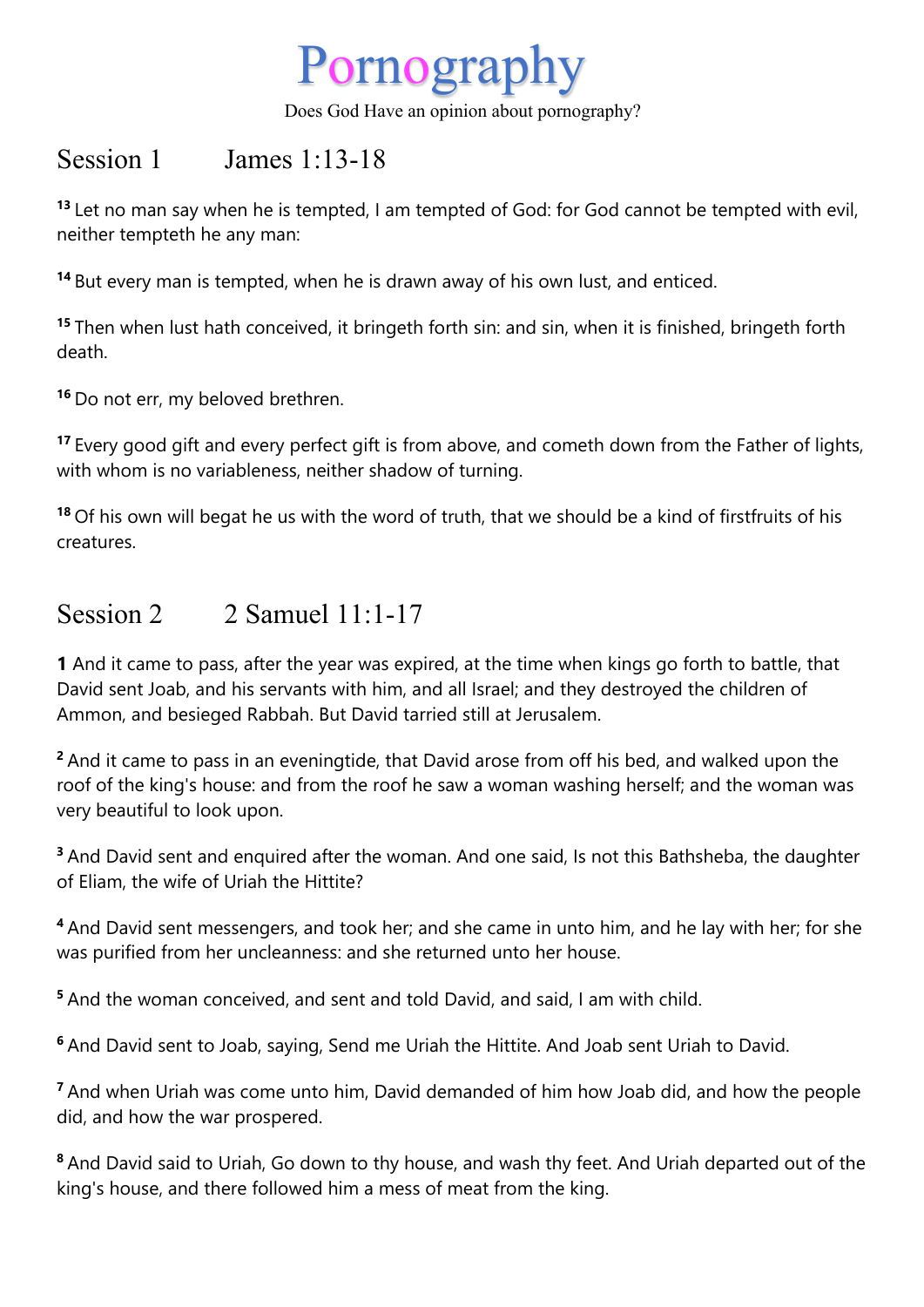**<sup>9</sup>** But Uriah slept at the door of the king's house with all the servants of his lord, and went not down to his house.

**<sup>10</sup>** And when they had told David, saying, Uriah went not down unto his house, David said unto Uriah, Camest thou not from thy journey? why then didst thou not go down unto thine house?

**<sup>11</sup>** And Uriah said unto David, The ark, and Israel, and Judah, abide in tents; and my lord Joab, and the servants of my lord, are encamped in the open fields; shall I then go into mine house, to eat and to drink, and to lie with my wife? as thou livest, and as thy soul liveth, I will not do this thing.

**<sup>12</sup>** And David said to Uriah, Tarry here to day also, and to morrow I will let thee depart. So Uriah abode in Jerusalem that day, and the morrow.

**<sup>13</sup>** And when David had called him, he did eat and drink before him; and he made him drunk: and at even he went out to lie on his bed with the servants of his lord, but went not down to his house.

**<sup>14</sup>** And it came to pass in the morning, that David wrote a letter to Joab, and sent it by the hand of Uriah.

**<sup>15</sup>** And he wrote in the letter, saying, Set ye Uriah in the forefront of the hottest battle, and retire ye from him, that he may be smitten, and die.

**<sup>16</sup>** And it came to pass, when Joab observed the city, that he assigned Uriah unto a place where he knew that valiant men were.

**<sup>17</sup>** And the men of the city went out, and fought with Joab: and there fell some of the people of the servants of David; and Uriah the Hittite died also.

## Session 3 Psalm 51: 1-17

**1.** Have mercy upon me, O God, according to thy lovingkindness: according unto the multitude of thy tender mercies blot out my transgressions.

**<sup>2</sup>** Wash me throughly from mine iniquity, and cleanse me from my sin.

**<sup>3</sup>** For I acknowledge my transgressions: and my sin is ever before me.

**<sup>4</sup>** Against thee, thee only, have I sinned, and done this evil in thy sight: that thou mightest be justified when thou speakest, and be clear when thou judgest.

**<sup>5</sup>** Behold, I was shapen in iniquity; and in sin did my mother conceive me.

**<sup>6</sup>** Behold, thou desirest truth in the inward parts: and in the hidden part thou shalt make me to know wisdom.

**<sup>7</sup>** Purge me with hyssop, and I shall be clean: wash me, and I shall be whiter than snow.

**<sup>8</sup>** Make me to hear joy and gladness; that the bones which thou hast broken may rejoice.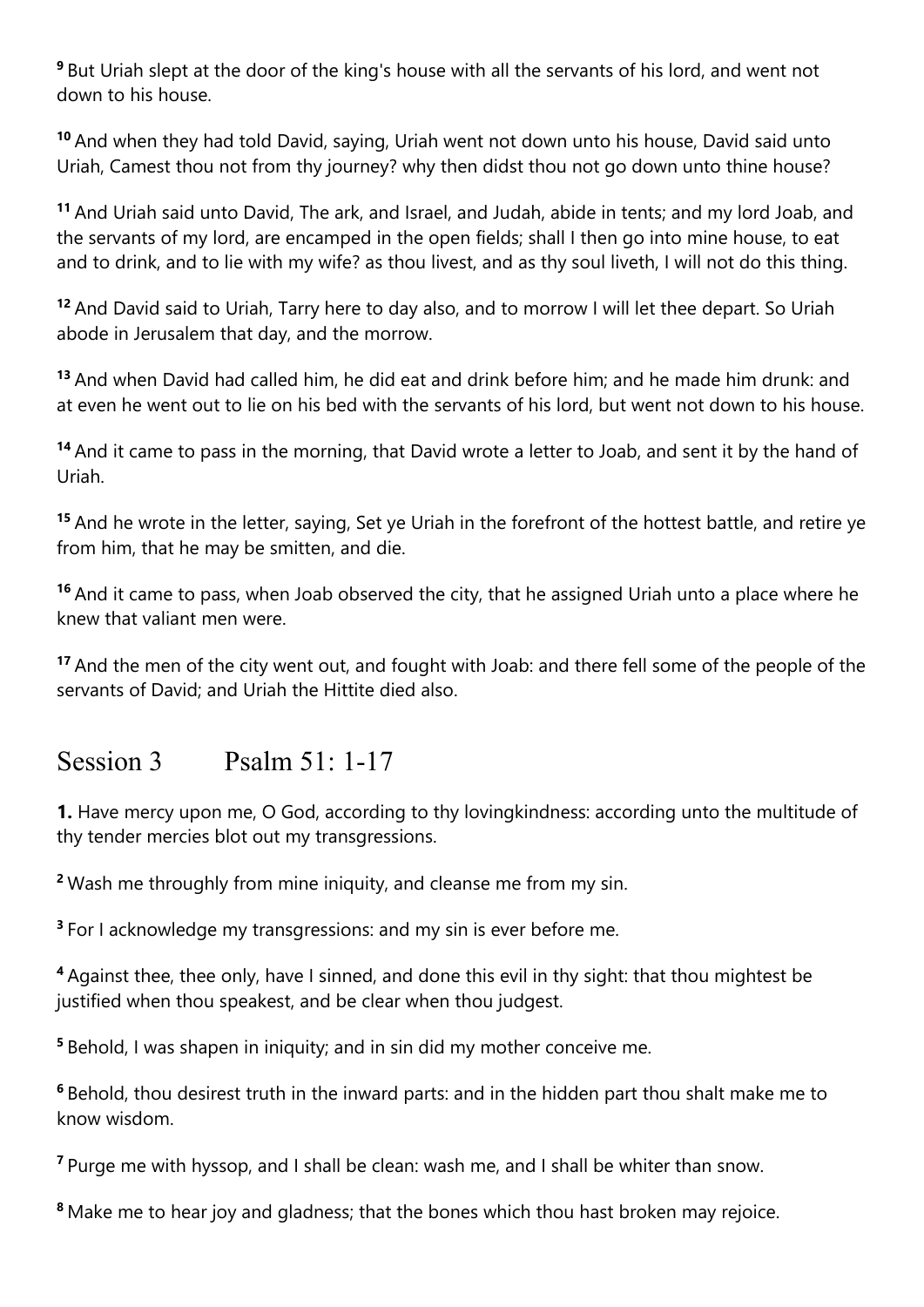Hide thy face from my sins, and blot out all mine iniquities.

Create in me a clean heart, O God; and renew a right spirit within me.

Cast me not away from thy presence; and take not thy holy spirit from me.

Restore unto me the joy of thy salvation; and uphold me with thy free spirit.

Then will I teach transgressors thy ways; and sinners shall be converted unto thee.

 Deliver me from bloodguiltiness, O God, thou God of my salvation: and my tongue shall sing aloud of thy righteousness.

O Lord, open thou my lips; and my mouth shall shew forth thy praise.

For thou desirest not sacrifice; else would I give it: thou delightest not in burnt offering.

 The sacrifices of God are a broken spirit: a broken and a contrite heart, O God, thou wilt not despise.

## Session 4 Job 31:1-12

I made a covenant with mine eyes; why then should I think upon a maid?

 For what portion of God is there from above? and what inheritance of the Almighty from on high?

Is not destruction to the wicked? and a strange punishment to the workers of iniquity?

Doth not he see my ways, and count all my steps?

If I have walked with vanity, or if my foot hath hasted to deceit;

Let me be weighed in an even balance that God may know mine integrity.

 If my step hath turned out of the way, and mine heart walked after mine eyes, and if any blot hath cleaved to mine hands;

Then let me sow, and let another eat; yea, let my offspring be rooted out.

If mine heart have been deceived by a woman, or if I have laid wait at my neighbour's door;

Then let my wife grind unto another, and let others bow down upon her.

For this is an heinous crime; yea, it is an iniquity to be punished by the judges.

For it is a fire that consumeth to destruction, and would root out all mine increase.